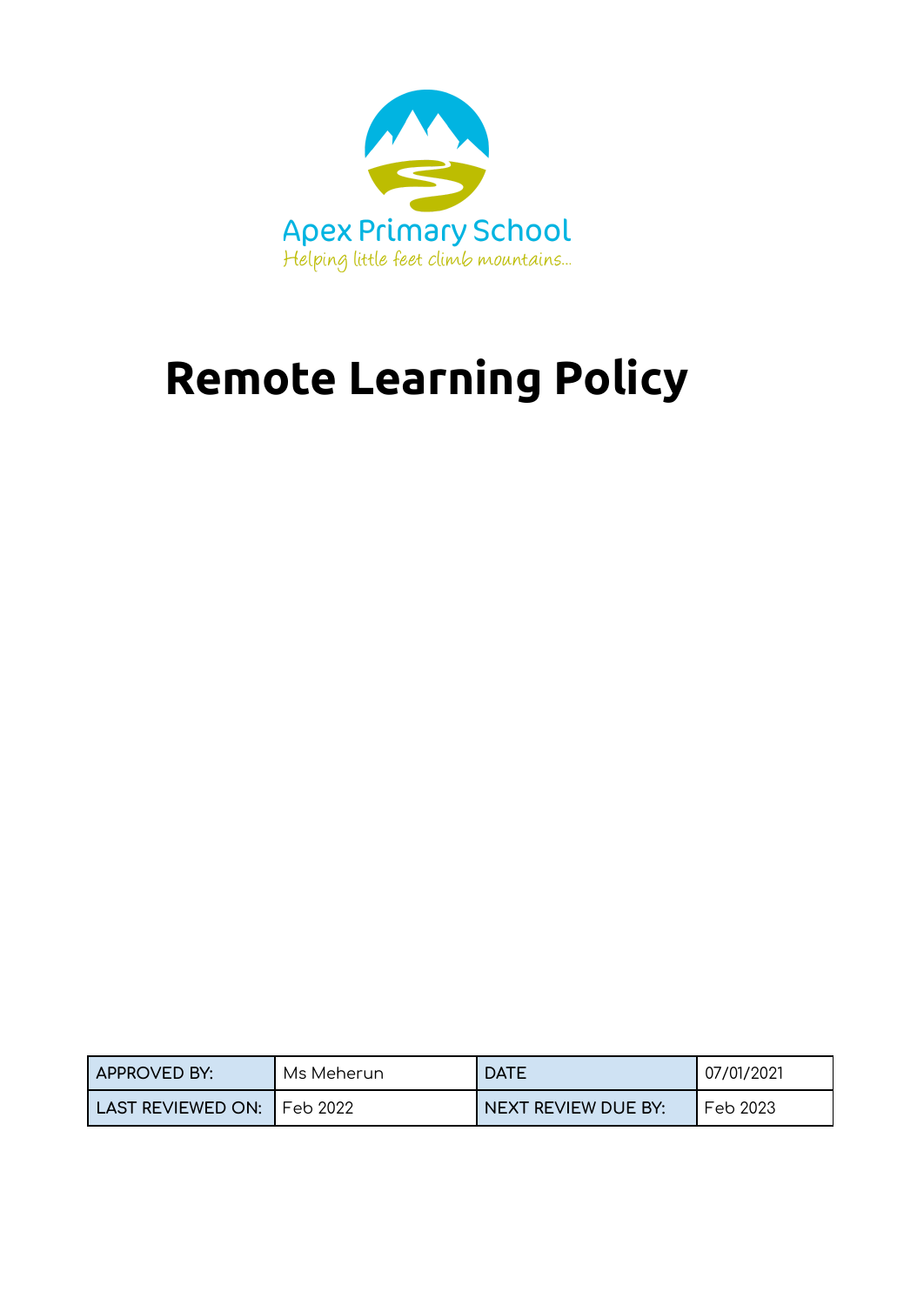## **CONTENTS**

|     | Aims                       | $\mathcal{P}$ |
|-----|----------------------------|---------------|
| 2.  | Roles and responsibilities | 2             |
| 3   | Who to contact             | 5             |
| -4. | Data protection            | 5             |
| 5.  | Safeguarding               | 6             |
| 6.  | Monitoring arrangements    | 6             |
|     | Links with other policies  | 6             |
|     | Annendix                   |               |

8. Appendix

## <span id="page-1-0"></span>**1. Aims**

This remote learning policy for staff aims to:

- ❖ Elaborate how the Apex Primary School curriculum goals will be implemented when school switches to remote learning due to special circumstances
- ❖ Ensure consistency in the school's approach to remote learning
- ❖ Set out expectations for all members of the school community with regards to remote learning
- ❖ Provide appropriate guidelines for data protection

## <span id="page-1-1"></span>**2. Roles and responsibilities**

#### **2.1 Senior leaders**

#### Alongside any teaching responsibilities, senior leaders are responsible for:

- Co-ordinating the remote learning approach across the school
- Monitoring the effectiveness of remote learning
- Reviewing work set by teachers weekly
- Monitoring the security of remote learning systems, including data protection and safeguarding considerations
- Keeping good maintenance of all IT systems to enable and facilitate the smooth running of remote learning
- Helping staff and parents with any technical issues they're experiencing

#### **2.2 Teachers in the event of a bubble closure**

Teachers must be available between 8.00 am and 4 pm. If they are unable to work for any reason during this time, for example due to sickness or caring for a dependent, they should report this using the normal procedures as soon as possible but no later than 7 am written to admin and via phone call to SLT. Teachers must ensure that all planning and resources are prepared and ready for use by potential supplementary staff and are requested to liaise with SLT to that effect.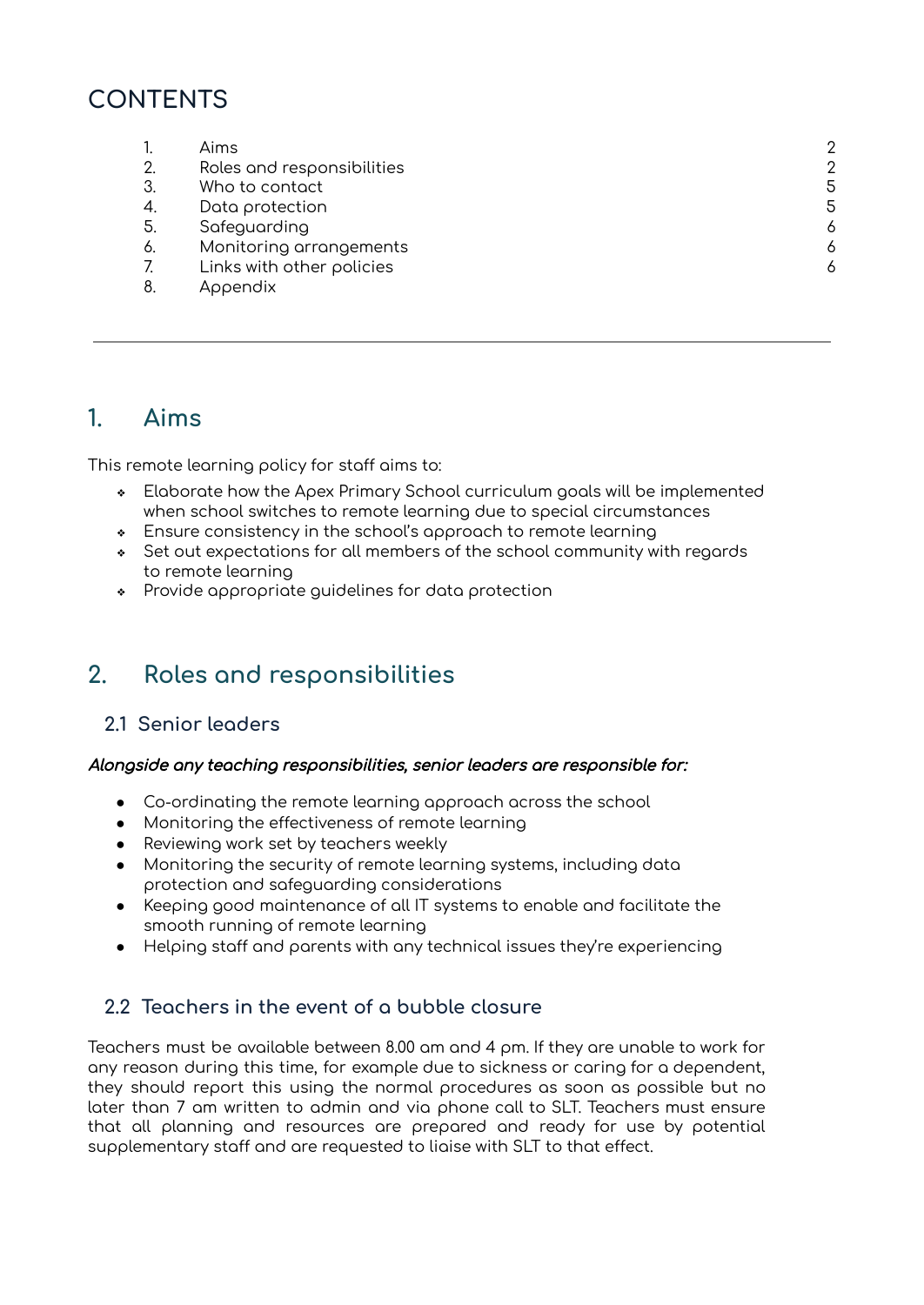#### Teachers are responsible for:

- Sharing the weekly remote learning objectives/plan with all parents and pupils by Sunday 5 pm prior (EYFS on the Dojo app, KS1&2 on Dojo+Google Classroom)
- Running their Google Classroom (KS1&2); setting work and weekly resources with clear learning objectives and tutorial videos if necessary
- Holding live sessions via Google Meet according to the fixed weekly remote learning live-sessions timetable (see appendixes)
- Completing the register for their subject live-sessions and report pupils not attending to admin
- Responding to all pupils' queries outside the fixed live-sessions within 24 hours
- Maintaining the broad Apex curriculum objectives inducing SMSC (during the daily reflection sessions) and thematic, cross-curricular activities
- Engaging in a range of different activities which will cover all five Apex learning areas; ENGAGE (attitudes) > DEVELOP (knowledge) > EXPLORE (skills) > DEMONSTRATE (values) > REFLECT (ethics) over the course of the module
- Ensuring children know how to complete assigned work, turn it in, use templates, take photos of written work and upload
- Marking and commenting of pupil's work on a weekly basis
- Delivering online safety lessons to children- how to interact on the live stream, cyber bullying, appropriate language, safe searching
- $\bullet$  Encouraging and modelling appropriate  $\bar{o}d\bar{o}b$  (manners and etiquettes) in line with the Apex behaviour policy
- Recording all live-sessions and sharing them with the respective classes via shared drives on Google Drive
- Reminding pupils to turn their cameras off ahead of screen recording during the live-lessons or cropping the recorded screen area to not include pupils
- Updating parents about general learning and sharing good practice via the Dojo app
- Promoting good behaviour and academic achievement by giving out Dojo points
- Sharing any concerns that arises with SLT as soon as possible
- Promoting the Apex values and looking out for each other; mindfulness & muā*ḥ*sabah (self-reflection & metacognition)

### **2.3 Pupils and parents**

- Ensure they are attending all mandatory live-sessions on time
- Observing appropriate  $\bar{a}d\bar{a}b$  (manners and etiquettes) including; dress code (i.e., not appearing in pyjamas) etc.
- Engaging with all set learning materials and handing in all requested work on time on a weekly basis
- Seeking help from teachers where necessary via Google Classroom or Gmail
- $\bullet$  if they need it, from teachers or teaching assistants  $\triangleright$  Alert teachers if they're not able to complete work

#### **2.5 Trustees**

- Monitoring the school's approach to providing remote learning to ensure education remains as high quality as possible
- Ensuring that staff are certain that systems are appropriately secure, for both data protection and safeguarding reasons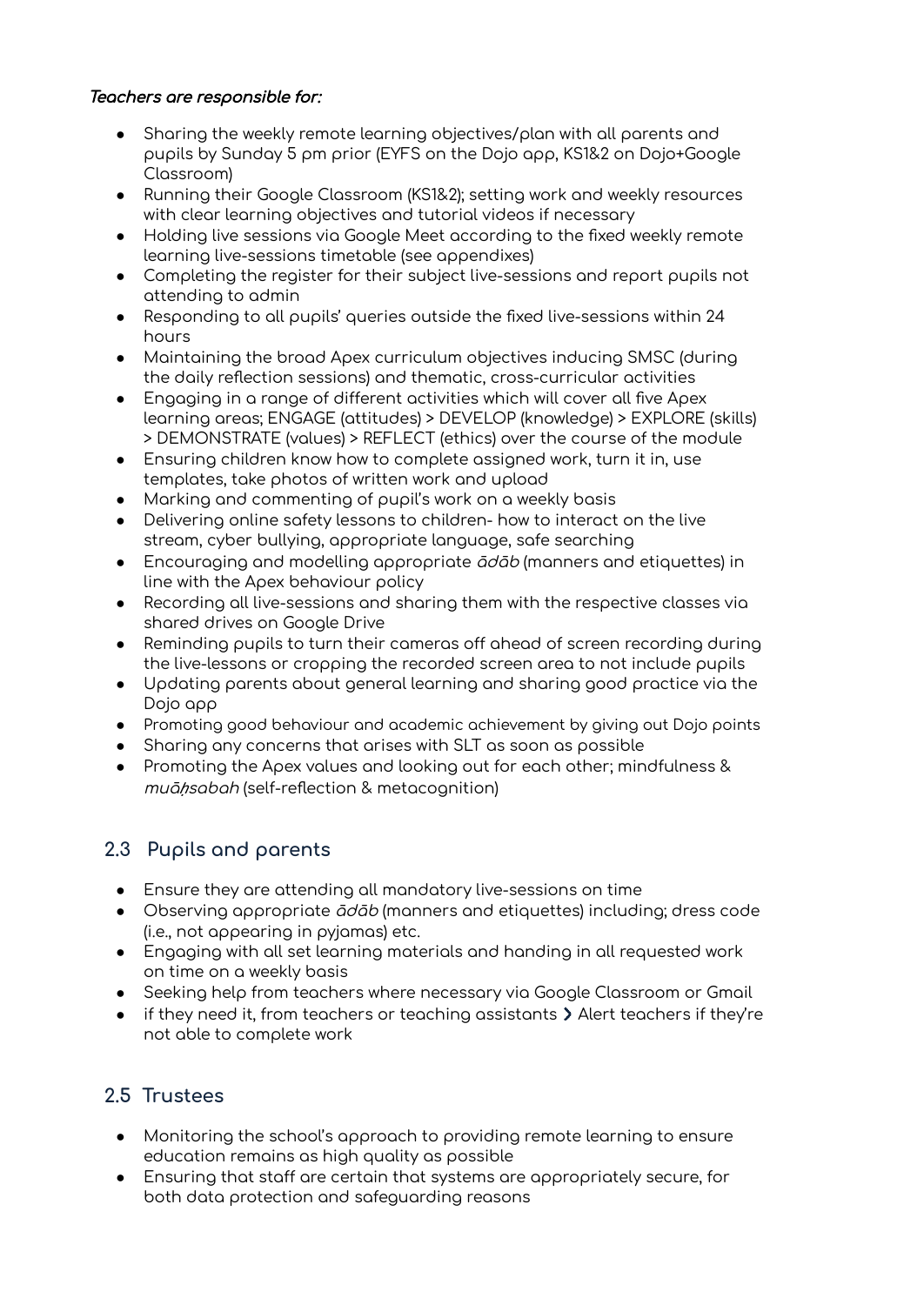## **2.4 Parents**

- Providing their children with a suitable learning environment and equipment for remote learning
- Checking if their children have received and understood their weekly learning objectives and resources
- Observing their children's learning progress and work
- Attending all mandatory workshops
- Seeking help from the school if they need it; from teachers if they need clarifications with the teaching and learning, admin with regards to whole school matters and payments
- Providing SLT with valuable and constructive feedback via email on [contact@apexprimary.co.uk](mailto:contact@apexprimary.co.uk)
- Maintaining and observing respectfulness when making any complaints or concerns regarding school matters or staff

## <span id="page-3-0"></span>**3. Who to contact**

If staff have any questions or concerns, they should contact the following individuals:

- Issues in setting work: SLT (head teacher)
- Issues with behaviour: SLT (Asst head)
- $\bullet$  Issues with IT:  $\bullet$  IT Lead
- Issues with their own workload or wellbeing: SLT (head/ Asst teacher)
- Concerns about data protection: SLT (head teacher)
- Concerns about safeguarding: SLT/DSL (head/Asst teacher)

## <span id="page-3-1"></span>**4. Data protection**

#### **4.1 Sharing personal data**

Staff members may need to collect and/or share personal data such as emails or phone numbers as part of the remote learning system. Such collection of personal data applies to our functions as a school and doesn't require explicit permissions. While this may be necessary, staff are reminded to collect and/or share as little personal data as possible online. For more information, please refer to the Apex E-Safety and GDPR policies.

### **4.2 Keeping devices secure**

All staff members will take appropriate steps to ensure their devices remain secure. This includes, but is not limited to:

- Keeping the device password-protected with a strong yet memorable password
- Making sure the device locks if left inactive for a period of time
- Not sharing the device among family or friends
- Keeping operating systems up to date always install the latest updates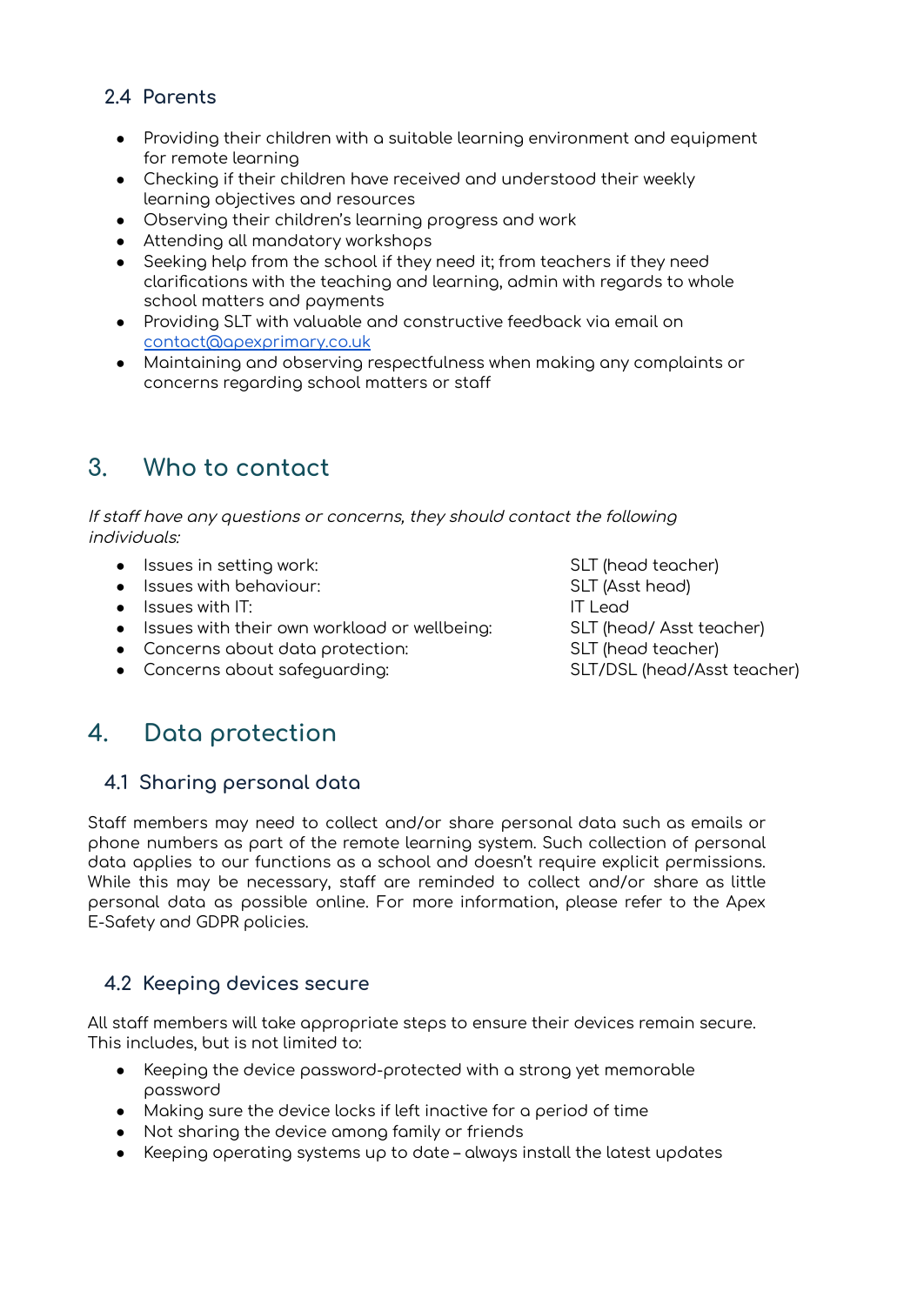## <span id="page-4-0"></span>**5. Safeguarding**

Please refer to our Child Protection, Safeguarding and E-Safety policies and note that some amendments may be necessary to include COVID-19 amendments.

The policy is available on our website.

## <span id="page-4-1"></span>**6. Monitoring arrangements**

This policy will be reviewed as and when updates to home learning are provided by the government by SLT and approved by the Apex Trust.

## <span id="page-4-2"></span>**7. Links with other policies**

This policy is linked to our:

- Behaviour policy
- Anti-Bullying policy
- Concerns and Complaints policy
- E-Safety policy
- GDPR policy
- Curriculum policy
- Child Protection and Safeguarding Policy
- Child Protection and safeguarding: Covid-19 addendum

All policies are available on our website.

## **8. Appendix**

- Links to remote learning workshop
	- Apex Remote Learning strategies
		- [Part](https://www.youtube.com/watch?v=VQ6JAsIUkwQ) 1
		- [Part](https://www.youtube.com/watch?v=FvTeevu0SyA) 2
		- [Part](https://www.youtube.com/watch?v=HymTArsBFIU) 3
	- How to use Google [Classroom](https://www.youtube.com/watch?v=88idNZxeZbo)
	- Use your phone to turn in your Google [Classroom](https://www.youtube.com/watch?v=fCIWMZDhRik&feature=youtu.be) homework
- **●** Fixed weekly timetable for live-sessions with the relevant codes